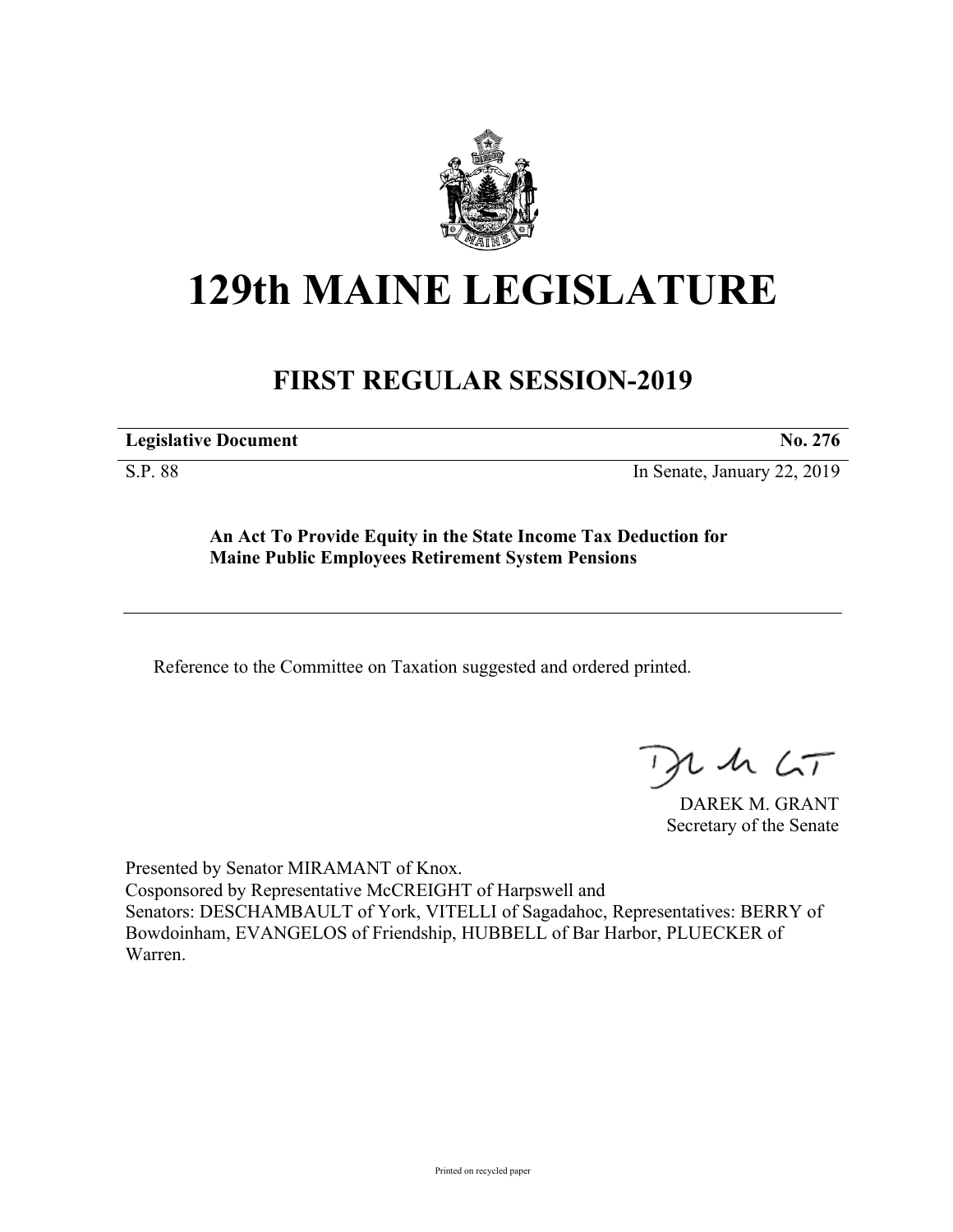| $\mathbf{1}$   | Be it enacted by the People of the State of Maine as follows:                              |
|----------------|--------------------------------------------------------------------------------------------|
| $\overline{2}$ | Sec. 1. 36 MRSA §5122, sub-§2, ¶M-2, as amended by PL 2017, c. 170, Pt. H,                 |
| 3              | §3, is further amended to read:                                                            |
| 4              | M-2. For tax years beginning on or after January 1, 2016:                                  |
| 5              | (1) For each individual who is a primary recipient of retirement plan benefits, the        |
| 6              | reduction is the sum of:                                                                   |
| 7              | (a) Excluding military retirement plan benefits and, for tax years beginning               |
| $\,$ 8 $\,$    | on or after January 1, 2019, uncovered civil service retirement plan benefits,             |
| 9              | an amount that is the lesser of:                                                           |
| 10             | (i) The aggregate of retirement plan benefits under employee retirement                    |
| 11             | plans or individual retirement accounts included in the individual's                       |
| 12             | federal adjusted gross income; and                                                         |
| 13             | (ii) The pension deduction amount reduced by the total amount of the                       |
| 14             | individual's social security benefits and railroad retirement benefits paid                |
| 15             | by the United States, but not less than \$0; and                                           |
| 16             | (b) An amount equal to the aggregate of retirement benefits under military                 |
| 17             | retirement plans and, for tax years beginning on or after January 1, 2019,                 |
| 18             | uncovered civil service retirement plans included in the individual's federal              |
| 19             | adjusted gross income; and                                                                 |
| 20<br>21       | For purposes of this paragraph, the following terms have the following<br>(2)<br>meanings. |
| 22             | (a) "Employee retirement plan" means a state, federal or military retirement               |
| 23             | plan or any other retirement benefit plan established and maintained by an                 |
| 24             | employer for the benefit of its employees under the Code, Section $401(a)$ ,               |
| 25             | Section 403 or Section 457(b), except that distributions made pursuant to a                |
| 26             | Section 457(b) plan are not eligible for the deduction provided by this                    |
| 27             | paragraph if they are made prior to age 55 and are not part of a series of                 |
| 28             | substantially equal periodic payments made for the life of the primary                     |
| 29             | recipient or the joint lives of the primary recipient and that recipient's                 |
| 30             | designated beneficiary.                                                                    |
| 31             | (b) "Individual retirement account" means an individual retirement account                 |
| 32             | under Section 408 of the Code, a Roth IRA under Section 408A of the Code,                  |
| 33             | a simplified employee pension under Section $408(k)$ of the Code or a simple               |
| 34             | retirement account for employees under Section 408(p) of the Code.                         |
| 35             | (c) "Military retirement plan" means retirement plan benefits received as a                |
| 36             | result of service in the active or reserve components of the United States                 |
| 37             | Army, Navy, Air Force, Marines or Coast Guard.                                             |
| 38             | (d) "Pension deduction amount" means \$10,000.                                             |